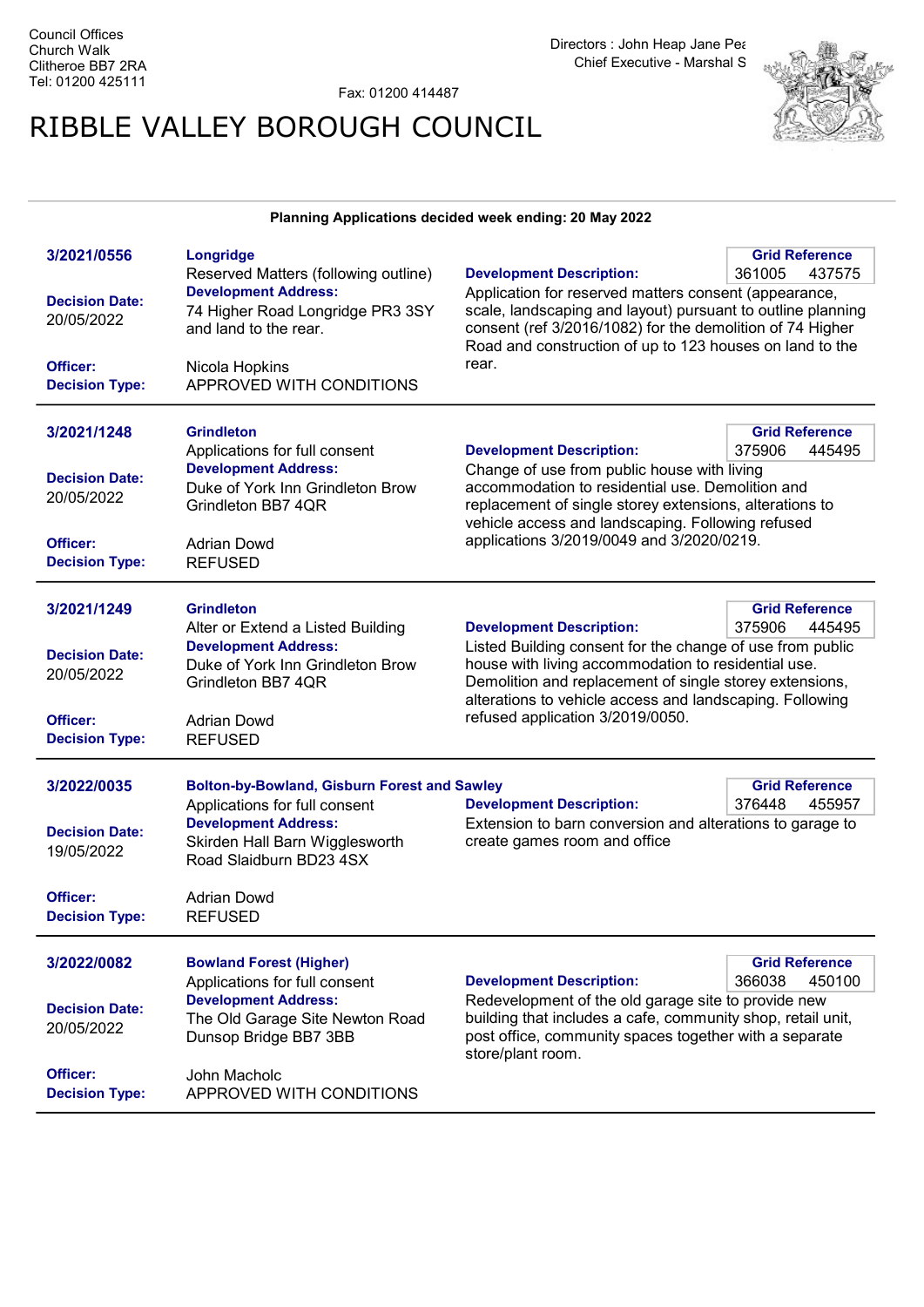## Planning Applications decided week ending: 20 May 2022

| 3/2022/0105<br><b>Decision Date:</b><br>17/05/2022<br>Officer: | <b>Clitheroe</b><br>Variation of Condition<br><b>Development Address:</b><br>1-5 Back St Pauls Street Low Moor<br>Clitheroe BB7 2LS | <b>Grid Reference</b><br><b>Development Description:</b><br>373069<br>441623<br>Variation of conditions 9 (Parking) and 10 (Bins) from<br>planning permission 3/2017/0920 changing a shared bin<br>store building to storage of bins at each dwelling and to<br>reduce the size of the turning area. |  |
|----------------------------------------------------------------|-------------------------------------------------------------------------------------------------------------------------------------|------------------------------------------------------------------------------------------------------------------------------------------------------------------------------------------------------------------------------------------------------------------------------------------------------|--|
| <b>Decision Type:</b>                                          | Stephen Kilmartin<br><b>REFUSED</b>                                                                                                 |                                                                                                                                                                                                                                                                                                      |  |
| 3/2022/0139                                                    | Alter or Extend a Listed Building                                                                                                   | <b>Grid Reference</b><br><b>Development Description:</b><br>369707<br>450419                                                                                                                                                                                                                         |  |
| <b>Decision Date:</b><br>20/05/2022                            | <b>Development Address:</b><br>East View Chapel Lane Newton in<br>Bowland BB7 3DY                                                   | Application for the regularisation of the unauthorised<br>creation of a self-contained flat from an existing store.                                                                                                                                                                                  |  |
| Officer:<br><b>Decision Type:</b>                              | Stephen Kilmartin<br>APPROVED WITH CONDITIONS                                                                                       |                                                                                                                                                                                                                                                                                                      |  |
| 3/2022/0140                                                    |                                                                                                                                     | <b>Grid Reference</b>                                                                                                                                                                                                                                                                                |  |
| <b>Decision Date:</b><br>20/05/2022                            | Applications for full consent<br><b>Development Address:</b><br>East View Chapel Lane Newton in<br>Bowland BB7 3DY                  | <b>Development Description:</b><br>369707<br>450419<br>Application for the regularisation of the unauthorised<br>creation of a self-contained flat from an existing store.                                                                                                                           |  |
| Officer:<br><b>Decision Type:</b>                              | Stephen Kilmartin<br>APPROVED WITH CONDITIONS                                                                                       |                                                                                                                                                                                                                                                                                                      |  |
| 3/2022/0154                                                    | <b>Whalley</b><br>Applications for full consent<br><b>Development Address:</b>                                                      | <b>Grid Reference</b><br>373331<br>436716<br><b>Development Description:</b><br>Two storey extension with a single storey link building.                                                                                                                                                             |  |
| <b>Decision Date:</b><br>19/05/2022                            | 3 Hayhurst Road Whalley BB7 9RL                                                                                                     |                                                                                                                                                                                                                                                                                                      |  |
| Officer:<br><b>Decision Type:</b>                              | Sarah Heppell<br>APPROVED WITH CONDITIONS                                                                                           |                                                                                                                                                                                                                                                                                                      |  |
| 3/2022/0166                                                    | <b>Whalley</b><br><b>Discharge of Conditions</b>                                                                                    | <b>Grid Reference</b><br><b>Development Description:</b><br>372611<br>437279                                                                                                                                                                                                                         |  |
| <b>Decision Date:</b><br>19/05/2022                            | <b>Development Address:</b><br>Queen Mary Terrace and Bridge<br>Terrace Mitton Road Whalley BB7<br>9JS                              | Discharge of conditions 4 (Highways), 8 (CEMP), 10,<br>(Drainage) 11 (Drainage) and 12 (Drainage verification) of<br>application 3/2021/0076                                                                                                                                                         |  |
| Officer:<br><b>Decision Type:</b>                              | Laura Eastwood<br>APPROVED WITH CONDITIONS                                                                                          |                                                                                                                                                                                                                                                                                                      |  |
| 3/2022/0173                                                    | <b>Aighton, Bailey &amp; Chaigley</b><br>Applications for full consent                                                              | <b>Grid Reference</b><br><b>Development Description:</b><br>368697<br>438077                                                                                                                                                                                                                         |  |
| <b>Decision Date:</b><br>19/05/2022                            | <b>Development Address:</b><br>4 and 6 Loach Field Close Hurst<br>Green BB7 9ZF                                                     | Proposed works at number 4 (Single storey rear extension<br>and construction of two dormer windows to the rear, front<br>porch extension and boundary wall to the front). Proposed<br>works at number 6 (Single storey rear extension with                                                           |  |
| Officer:<br><b>Decision Type:</b>                              | <b>Ben Taylor</b><br>APPROVED WITH CONDITIONS                                                                                       | garage extension and dormers to front and rear garage roof<br>slope and boundary wall to the front).                                                                                                                                                                                                 |  |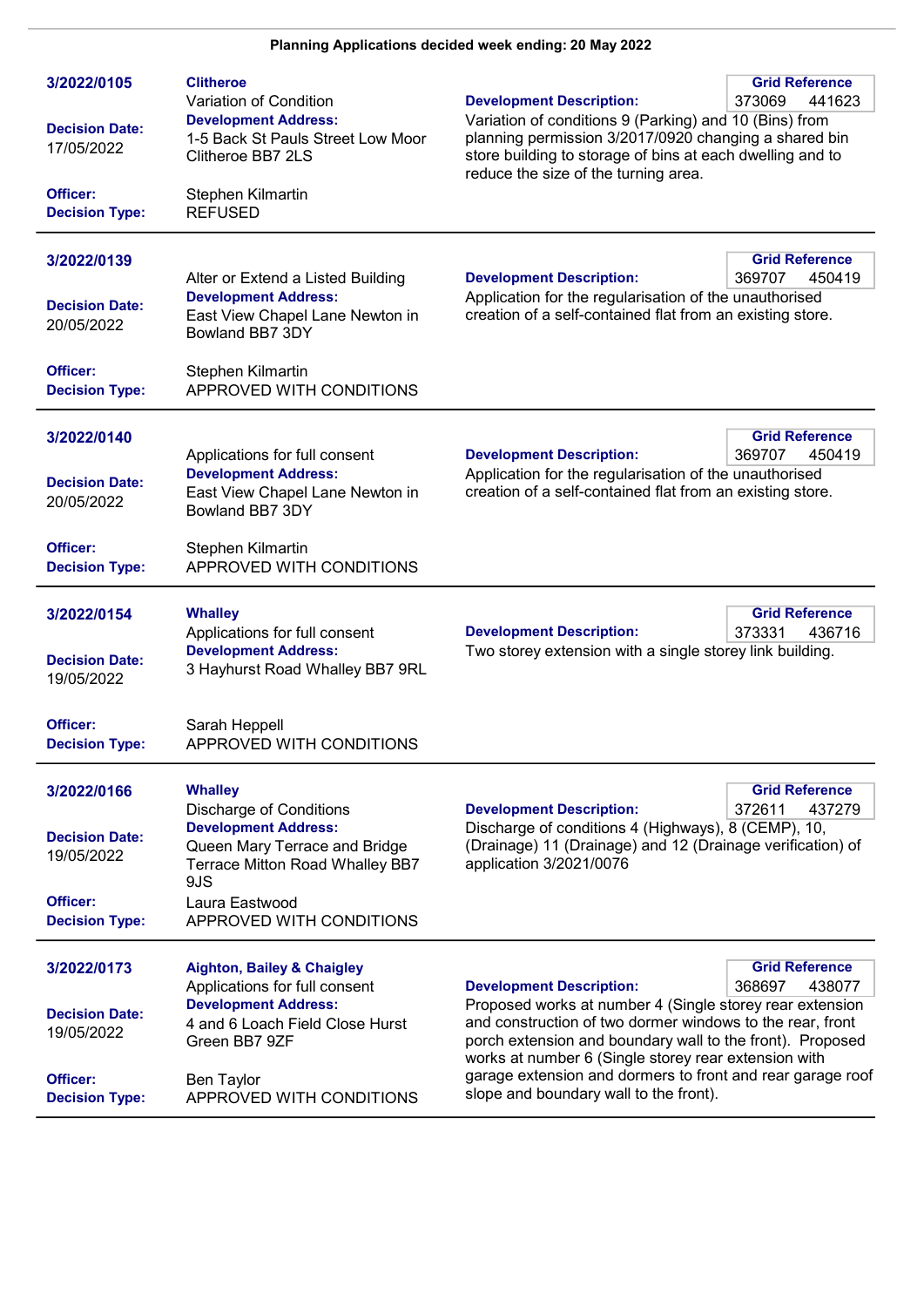## Planning Applications decided week ending: 20 May 2022

| 3/2022/0184<br><b>Decision Date:</b><br>20/05/2022<br>Officer: | <b>Clitheroe</b><br>Advertisements<br><b>Development Address:</b><br>Land off Hawthorne Farm<br>Hawthorne Place Clitheroe BB7<br>2HU<br>Laura Eastwood | <b>Development Description:</b><br>Erection of two flat stack signs with 4 flags (2 to the right of<br>the entrance and 2 to the front of the sales area)                                                                                                                        | <b>Grid Reference</b><br>374343<br>442473 |
|----------------------------------------------------------------|--------------------------------------------------------------------------------------------------------------------------------------------------------|----------------------------------------------------------------------------------------------------------------------------------------------------------------------------------------------------------------------------------------------------------------------------------|-------------------------------------------|
| <b>Decision Type:</b>                                          | APPROVED WITH CONDITIONS                                                                                                                               |                                                                                                                                                                                                                                                                                  |                                           |
| 3/2022/0207                                                    | <b>Billington and Langho</b><br><b>Removal of Condition</b>                                                                                            | <b>Development Description:</b>                                                                                                                                                                                                                                                  | <b>Grid Reference</b><br>370302<br>437120 |
| <b>Decision Date:</b><br>19/05/2022                            | <b>Development Address:</b><br><b>Brockhall Farm Bungalow</b><br>Gleneagles Drive Brockhall Village<br>Old Langho BB6 8BB                              | Removal of condition 3 (occupancy) of planning permission<br>3/1985/0679 which limits occupancy to a person solely<br>employed in the locality in agriculture or forestry.                                                                                                       |                                           |
| Officer:<br><b>Decision Type:</b>                              | Laura Eastwood<br>APPROVED NO CONDITIONS                                                                                                               |                                                                                                                                                                                                                                                                                  |                                           |
| 3/2022/0224                                                    | <b>Clitheroe</b><br>Certificate of Lawfulness - Proposed                                                                                               | <b>Development Description:</b>                                                                                                                                                                                                                                                  | <b>Grid Reference</b><br>374797<br>442666 |
| <b>Decision Date:</b><br>19/05/2022                            | <b>Development Address:</b><br>45 Warwick Drive Clitheroe BB7<br>2BG                                                                                   | Loft conversion to create second floor with rear and side<br>dormers.                                                                                                                                                                                                            |                                           |
| Officer:<br><b>Decision Type:</b>                              | Sarah Heppell<br>PERMISSION NOT REQUIRED                                                                                                               |                                                                                                                                                                                                                                                                                  |                                           |
| 3/2022/0232                                                    |                                                                                                                                                        |                                                                                                                                                                                                                                                                                  | <b>Grid Reference</b>                     |
| <b>Decision Date:</b><br>19/05/2022                            | Applications for full consent<br><b>Development Address:</b><br>Pendle View Ribchester Road<br>Hothersall PR3 3XA                                      | 361931<br><b>Development Description:</b><br>437269<br>Single storey rear extension and two single storey front<br>extensions. Roof lift to create two bedrooms and roof<br>terrace. Insert of four windows and two roof lights with<br>additional windows and doors to terrace. |                                           |
| Officer:<br><b>Decision Type:</b>                              | Ben Taylor<br>APPROVED WITH CONDITIONS                                                                                                                 |                                                                                                                                                                                                                                                                                  |                                           |
| 3/2022/0234                                                    | <b>Chipping</b><br>Applications for full consent                                                                                                       |                                                                                                                                                                                                                                                                                  | <b>Grid Reference</b>                     |
| <b>Decision Date:</b><br>19/05/2022                            | <b>Development Address:</b><br><b>Parlick View Cottage Startifants</b><br>Lane Chipping PR3 2NP                                                        | <b>Development Description:</b><br>359621<br>443966<br>Replacement of old garden room/summerhouse with a<br>wooden, free-standing garden room. Surface water to<br>discharge to existing surface water drains.                                                                   |                                           |
| Officer:<br><b>Decision Type:</b>                              | Ben Taylor<br>APPROVED WITH CONDITIONS                                                                                                                 |                                                                                                                                                                                                                                                                                  |                                           |
| 3/2022/0278                                                    | <b>Chipping</b><br>Alter or Extend a Listed Building                                                                                                   | <b>Development Description:</b>                                                                                                                                                                                                                                                  | <b>Grid Reference</b><br>443328<br>362283 |
| <b>Decision Date:</b><br>20/05/2022                            | <b>Development Address:</b><br><b>Talbot Hotel 5 Talbot Street</b><br>Chipping PR3 2QE                                                                 | Conversion of public house into one dwelling and one<br>holiday let. limited external alterations to talbot hotel.<br>Conversion of adjacent barn into three new dwellings with<br>associated works. formation of parking and manoeuvring                                        |                                           |
| Officer:<br><b>Decision Type:</b>                              | Kathryn Hughes<br>APPROVED WITH CONDITIONS                                                                                                             | areas to rear. hard and soft landscaping.                                                                                                                                                                                                                                        |                                           |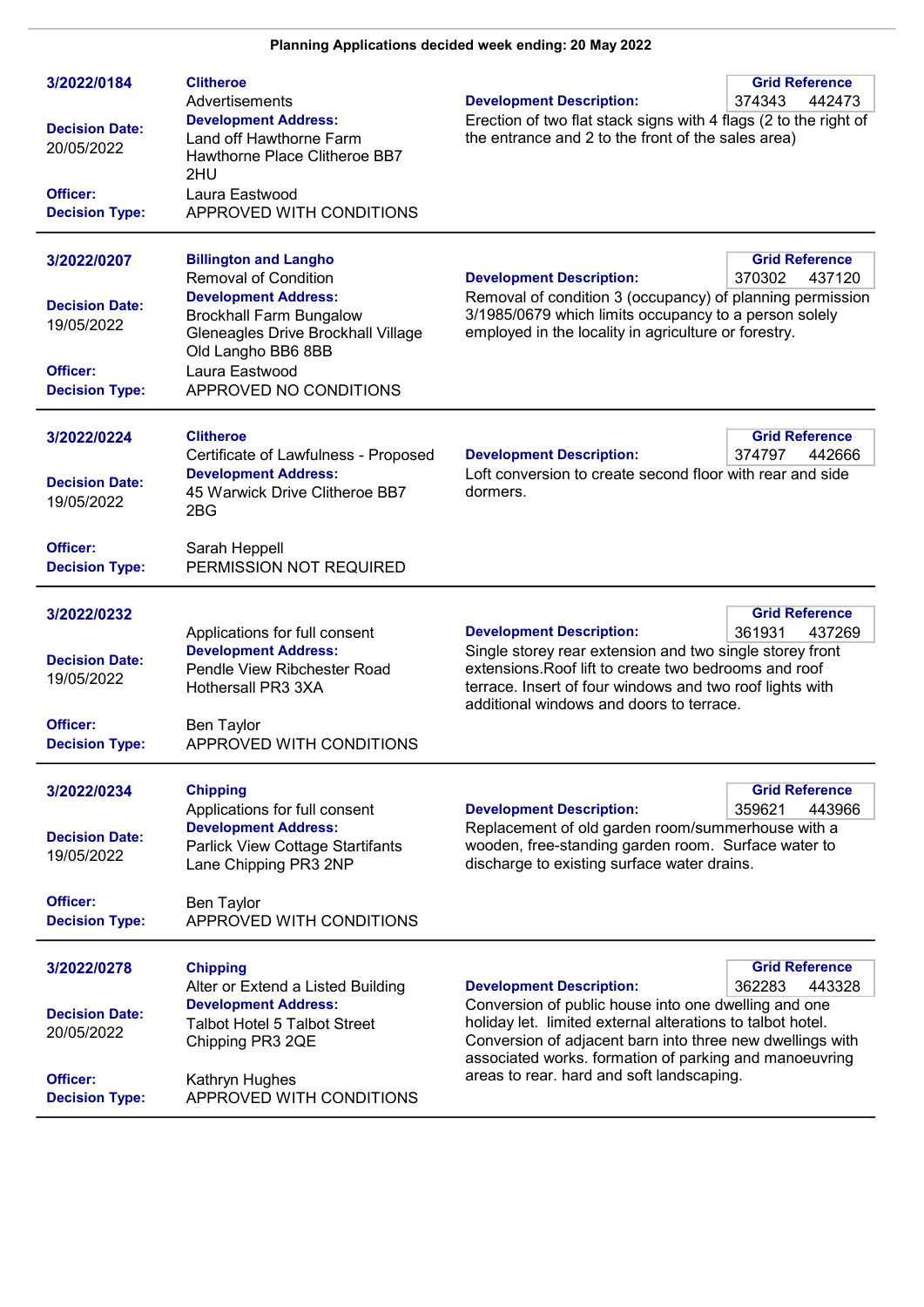| 3/2022/0287<br><b>Decision Date:</b><br>19/05/2022 | <b>Whalley</b><br>Applications for full consent<br><b>Development Address:</b><br>land rear of 2 Bramley View<br>Clitheroe Road Whalley BB7 9AL              | <b>Grid Reference</b><br><b>Development Description:</b><br>373534<br>437659<br>Partial demolition of existing stable buildings and erection of<br>a new stable building.                                                                                                                                                            |
|----------------------------------------------------|--------------------------------------------------------------------------------------------------------------------------------------------------------------|--------------------------------------------------------------------------------------------------------------------------------------------------------------------------------------------------------------------------------------------------------------------------------------------------------------------------------------|
| Officer:<br><b>Decision Type:</b>                  | Kathryn Hughes<br>APPROVED WITH CONDITIONS                                                                                                                   |                                                                                                                                                                                                                                                                                                                                      |
| 3/2022/0295<br><b>Decision Date:</b><br>19/05/2022 | <b>Aighton, Bailey &amp; Chaigley</b><br>Applications for full consent<br><b>Development Address:</b><br>Plane Tree Farm Chipping Road<br>Chaigley BB7 3LT   | <b>Grid Reference</b><br><b>Development Description:</b><br>367732<br>441971<br>Proposed steel portal frame building to roof over a manure<br>store within the existing farmyard.                                                                                                                                                    |
| Officer:<br><b>Decision Type:</b>                  | Mark Waleczek<br>APPROVED WITH CONDITIONS                                                                                                                    |                                                                                                                                                                                                                                                                                                                                      |
| 3/2022/0297<br><b>Decision Date:</b><br>19/05/2022 | <b>Ribchester</b><br>Applications for full consent<br><b>Development Address:</b><br>6a Blackburn Road Ribchester PR3<br>3YP                                 | <b>Grid Reference</b><br><b>Development Description:</b><br>365031<br>435404<br>Proposed external alterations to include the construction of<br>new natural random stone facing to the front and rear, with<br>the addition of new stone window and door surrounds. Side<br>Elevations to be fitted with an external wall insulation |
| Officer:<br><b>Decision Type:</b>                  | Mark Waleczek<br>APPROVED WITH CONDITIONS                                                                                                                    | system finished with silicone render. Windows to be<br>replaced with brown uPVC.                                                                                                                                                                                                                                                     |
| 3/2022/0316<br><b>Decision Date:</b><br>20/05/2022 | <b>Billington and Langho</b><br><b>Discharge of Conditions</b><br><b>Development Address:</b><br>18 Gleneagles Drive Brockhall<br>Village Old Langho BB6 8BF | <b>Grid Reference</b><br>370321<br>436919<br><b>Development Description:</b><br>Discharge of condition 5 (bat boxes) from planning<br>permission 3/2021/1257.                                                                                                                                                                        |
| Officer:<br><b>Decision Type:</b>                  | Sarah Heppell<br>APPROVED WITH CONDITIONS                                                                                                                    |                                                                                                                                                                                                                                                                                                                                      |
| 3/2022/0325<br><b>Decision Date:</b><br>19/05/2022 | <b>Chatburn</b><br>Applications for full consent<br><b>Development Address:</b><br>Pendle House Clitheroe Road<br>Chatburn BB7 4JY                           | <b>Grid Reference</b><br>376551<br>443671<br><b>Development Description:</b><br>Proposed change of use of basement flat into consulting<br>rooms (class E).                                                                                                                                                                          |
| Officer:<br><b>Decision Type:</b>                  | Ben Taylor<br>APPROVED WITH CONDITIONS                                                                                                                       |                                                                                                                                                                                                                                                                                                                                      |
| 3/2022/0331<br><b>Decision Date:</b><br>20/05/2022 | <b>Clitheroe</b><br>Applications for full consent<br><b>Development Address:</b><br>21 West View Clitheroe BB7 1DG                                           | <b>Grid Reference</b><br>373974<br><b>Development Description:</b><br>441361<br>Proposed change of use from dwelling (C3) to short term let<br>holiday accommodation for a temporary period of five<br>years.                                                                                                                        |
| Officer:<br><b>Decision Type:</b>                  | Sarah Heppell<br>APPROVED WITH CONDITIONS                                                                                                                    |                                                                                                                                                                                                                                                                                                                                      |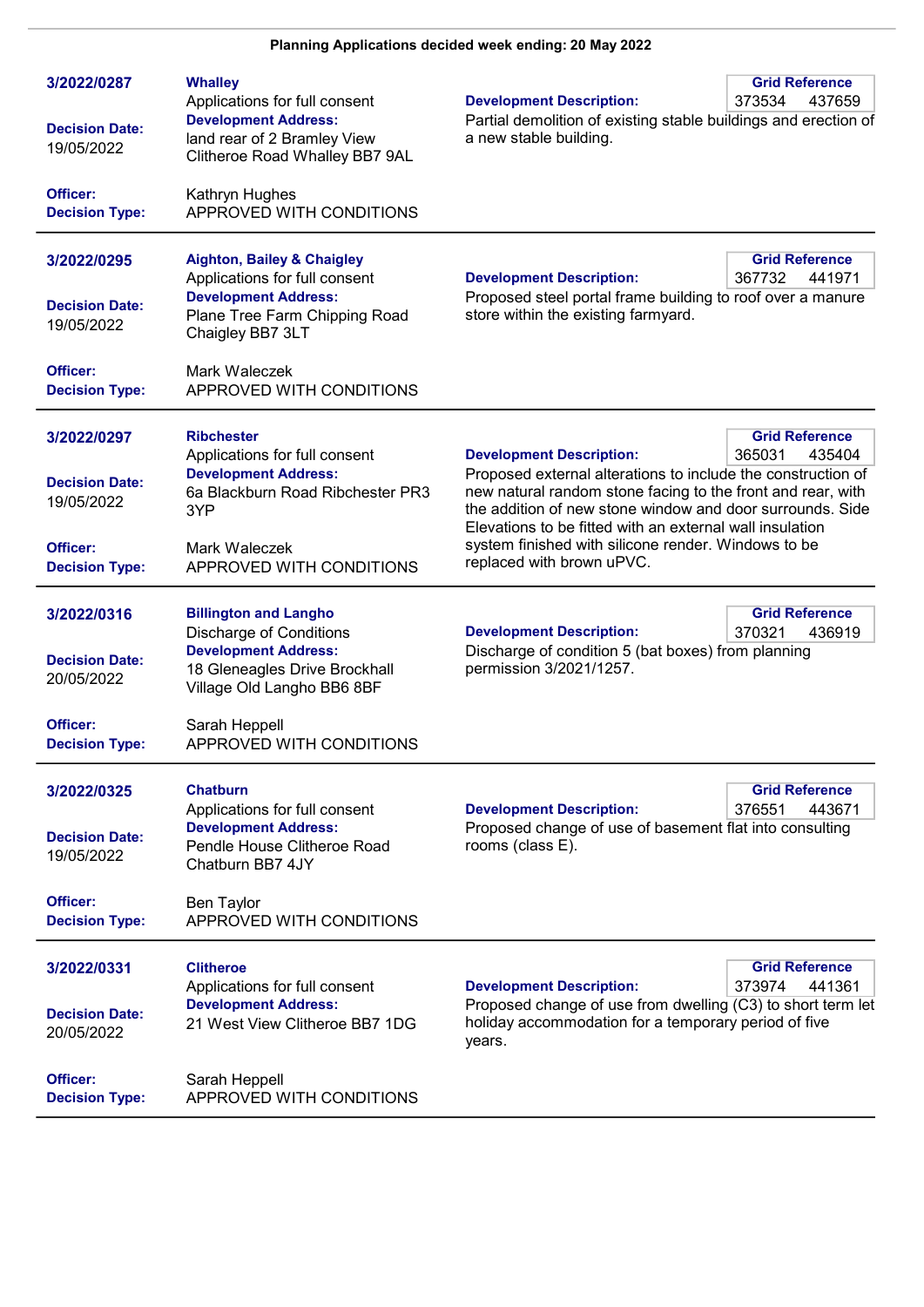| 3/2022/0340<br><b>Decision Date:</b><br>20/05/2022 | <b>Billington and Langho</b><br>Certificate of Lawfulness - Proposed<br><b>Development Address:</b><br>Fairhurst House Whalley Old Road<br>Billington BB7 9LF | <b>Grid Reference</b><br><b>Development Description:</b><br>372097<br>435020<br>Certificate of Lawfulness for a proposed detached garage.                                                         |
|----------------------------------------------------|---------------------------------------------------------------------------------------------------------------------------------------------------------------|---------------------------------------------------------------------------------------------------------------------------------------------------------------------------------------------------|
| Officer:<br><b>Decision Type:</b>                  | Sarah Heppell<br>PERMISSION NOT REQUIRED                                                                                                                      |                                                                                                                                                                                                   |
| 3/2022/0343<br><b>Decision Date:</b><br>17/05/2022 | <b>Billington and Langho</b><br>Application for tree works<br><b>Development Address:</b><br>16 The Woodlands Brockhall Village<br>Langho BB6 8BH             | <b>Grid Reference</b><br><b>Development Description:</b><br>370119<br>436701<br>Fell T1 and T2 (Sycamores) due to poor form and<br>supressed growth, replacement with more suitable species.      |
| Officer:<br><b>Decision Type:</b>                  | David Hewitt<br>APPROVED WITH CONDITIONS                                                                                                                      |                                                                                                                                                                                                   |
| 3/2022/0344<br><b>Decision Date:</b><br>19/05/2022 | <b>Simonstone</b><br>Applications for full consent<br><b>Development Address:</b><br>Foulds House Farm Sabden Road<br>Simonstone BB12 9AD                     | <b>Grid Reference</b><br><b>Development Description:</b><br>379144<br>436091<br>Proposed steel framed building to roof over existing<br>external yard and cattle handling areas.                  |
| Officer:<br><b>Decision Type:</b>                  | Laura Eastwood<br>APPROVED WITH CONDITIONS                                                                                                                    |                                                                                                                                                                                                   |
| 3/2022/0370<br><b>Decision Date:</b><br>19/05/2022 | <b>Clitheroe</b><br>Applications for full consent<br><b>Development Address:</b><br>12 Charles Road Clitheroe BB7 1FR                                         | <b>Grid Reference</b><br><b>Development Description:</b><br>373545<br>440817<br>Proposed conservatory to the rear of the property.                                                                |
| Officer:<br><b>Decision Type:</b>                  | Sarah Heppell<br>APPROVED WITH CONDITIONS                                                                                                                     |                                                                                                                                                                                                   |
| 3/2022/0374<br><b>Decision Date:</b><br>19/05/2022 | <b>Chipping</b><br>Applications for full consent<br><b>Development Address:</b><br>The Granary Hesketh Lane Chipping<br>PR3 2TH                               | <b>Grid Reference</b><br>441364<br><b>Development Description:</b><br>361661<br>Proposed erection of a post and rail riding manege, 60m<br>long x 20m wide, for the private use of the applicant. |
| Officer:<br><b>Decision Type:</b>                  | Laura Eastwood<br>APPROVED WITH CONDITIONS                                                                                                                    |                                                                                                                                                                                                   |
| 3/2022/0388<br><b>Decision Date:</b><br>20/05/2022 | <b>Clitheroe</b><br>Applications for full consent<br><b>Development Address:</b><br>34 Moorland Crescent Clitheroe BB7<br>4PY                                 | <b>Grid Reference</b><br><b>Development Description:</b><br>374943<br>442975<br>Proposed extension to form new kitchen/dining room to rear<br>of existing dwelling. Resubmission of 3/2021/1287.  |
| Officer:<br><b>Decision Type:</b>                  | Sarah Heppell<br>APPROVED WITH CONDITIONS                                                                                                                     |                                                                                                                                                                                                   |